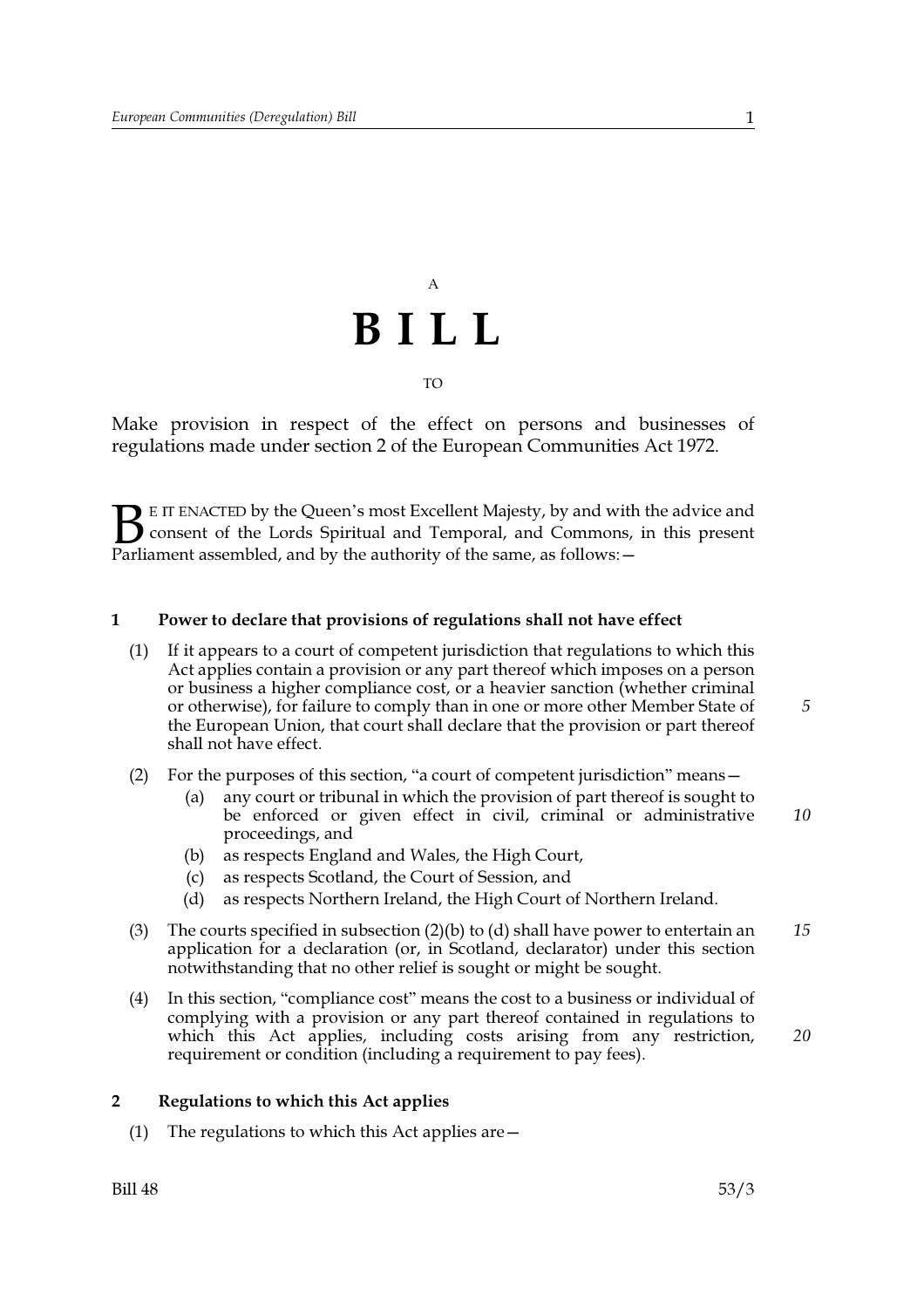- Orders in Council made by Her Majesty under section 2(2) of the  $(a)$ European Communities Act 1972 (c. 68) (hereafter "the 1972 Act") (general implementation of Treaties);  $(b)$ 
	- regulations made by any designated Minister or department under section 2(2) of the 1972 Act;
	- $(c)$ orders, rules, regulations or other subordinate legislation made in the exercise of any statutory power or duty entrusted to a person and exercised having regard to the objects of the Communities or to any obligations or rights created or arising by or under the Treaties; and
- (d) directions given in the exercise of any statutory power or duty 10 entrusted to a person and exercised having regard to the objects of the Communities or to any obligations or rights created or arising by or under the Treaties.
- $(2)$  In this section
	- "designated Minister or department" has the same meaning as in section 15  $2(2)$  of the 1972 Act;
	- "objects of the Communities" and "any obligations or rights created or arising by or under the Treaties" have the same meaning as in section  $2(1)$  of that Act; and

"the Treaties" has the same meaning as in section 1(2) of that Act.

## 20

5

### $\overline{3}$ **Short title**

This Act may be cited as the European Communities (Deregulation) Act 2004.